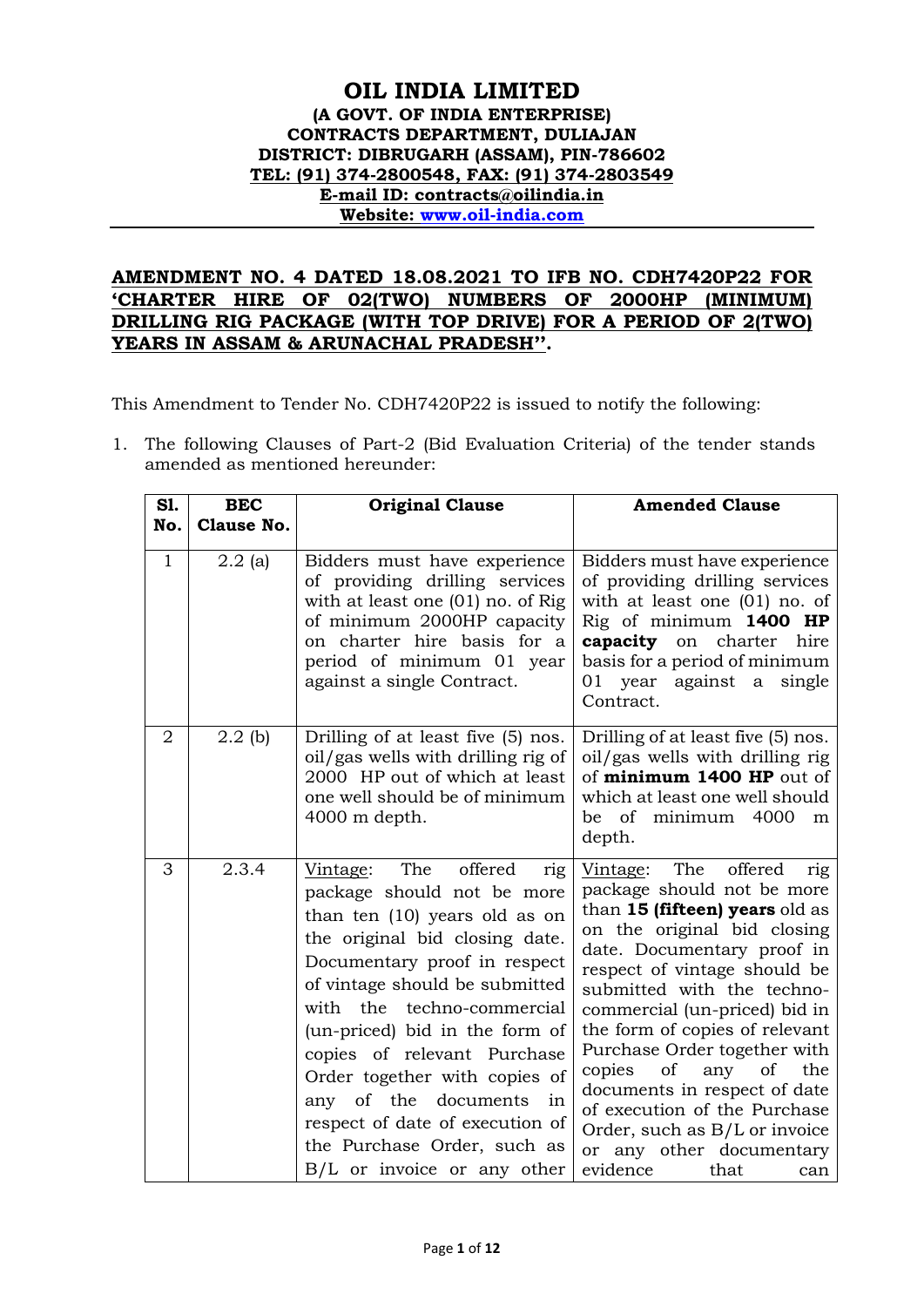|   |       | documentary evidence that can<br>substantiate<br>the<br>date<br>of<br>delivery or satisfactory<br>execution of purchase order.                                                                                                                                                                                                                                                                                                                                                                                                                                                                                                                                                                                                                                                                                                                                                                                                                                                                                                                                                                                                                                             | substantiate the<br>date<br>of<br>satisfactory<br>delivery or<br>execution of purchase order.<br>For Vintage calculation,<br>oldest item(s) among Mast<br>Sub-structure, Draw-<br>&<br>works, Slush (Mud) pumps,<br>Top drive System, Rig<br><b>Engines and Power Control</b><br>Room (PCR)<br>will<br>be<br>considered.                                                                                                                                                                                                                                                                                                                                                                                                                                                                                                                                                                                                                                                                                                                                                                                     |
|---|-------|----------------------------------------------------------------------------------------------------------------------------------------------------------------------------------------------------------------------------------------------------------------------------------------------------------------------------------------------------------------------------------------------------------------------------------------------------------------------------------------------------------------------------------------------------------------------------------------------------------------------------------------------------------------------------------------------------------------------------------------------------------------------------------------------------------------------------------------------------------------------------------------------------------------------------------------------------------------------------------------------------------------------------------------------------------------------------------------------------------------------------------------------------------------------------|--------------------------------------------------------------------------------------------------------------------------------------------------------------------------------------------------------------------------------------------------------------------------------------------------------------------------------------------------------------------------------------------------------------------------------------------------------------------------------------------------------------------------------------------------------------------------------------------------------------------------------------------------------------------------------------------------------------------------------------------------------------------------------------------------------------------------------------------------------------------------------------------------------------------------------------------------------------------------------------------------------------------------------------------------------------------------------------------------------------|
| 4 | 2.3.5 | Residual life: The offered<br>drilling rig, if not brand new,<br>should have<br>a<br>minimum<br>residual life of seven (7) years<br>as on the original bid closing<br>date. The bidder should submit<br>a certificate in original from any<br>one of the following inspection<br>per<br>Form-1<br>agency<br>as<br>(Annexure-I) of the tender<br>document either with techno-<br>commercial (un-priced) bid or<br>at least one day prior to price<br>bid opening (with confirmation<br>in techno-commercial bid).<br>Bidders failing to provide the<br>certificate as above will not be<br>considered<br>for price bid<br>opening/award of contract:<br>M/s Bureau Veritas<br>(i)<br>(ii) M/s Det Norske Veritas<br>(iii) $M/s$ Lloyd's<br>$(iv)$ M/s Oil<br>Field<br>Audit<br><b>Services</b><br>$M/s$ ABS<br>(v)<br>Note: The certificate should<br>clearly indicate and confirm<br>without any ambiguity the<br>following:<br>(a) Name and address of the<br>owner of the rigs after due<br>verification of documents.<br>(b) Confirmation that the rig<br>package meets the technical<br>specification as laid down at<br>Part-3: Section-II of the<br>Tender Document. | Residual life: The offered<br>drilling rig, if not brand new,<br>should have a minimum<br>residual life of seven (7) years<br>as on the original bid closing<br>The<br>bidder<br>should<br>date.<br>submit a certificate in original<br>from any one of the following<br>inspection agency as per<br>Form-1 (Annexure-I) of the<br>tender document along with<br>techno-commercial<br>$(un -$<br>priced) bid:<br>(i)<br>M/s Bureau Veritas<br>M/s Det Norske Veritas<br>(ii)<br>$M/s$ Lloyd's<br>(iii)<br>(iv)<br>M/s Oil Field Audit<br><b>Services</b><br>$M/s$ ABS<br>(v)<br><b>Note: The certificate should</b><br>indicate<br>clearly<br>and<br>confirm<br>without<br>any<br>ambiguity the following:<br>(a) Name and address of the<br>owner of the rigs after due<br>verification of documents.<br>(b) Confirmation that the rig<br>package<br>the<br>meets<br>technical specification as<br>laid down at Part-3:<br>Section-II of the Tender<br>Document.<br>(c) Make, Model, Capacity/<br>Rating and residual life as<br>inspected for each of the<br>component as well as for<br>the overall rigs. |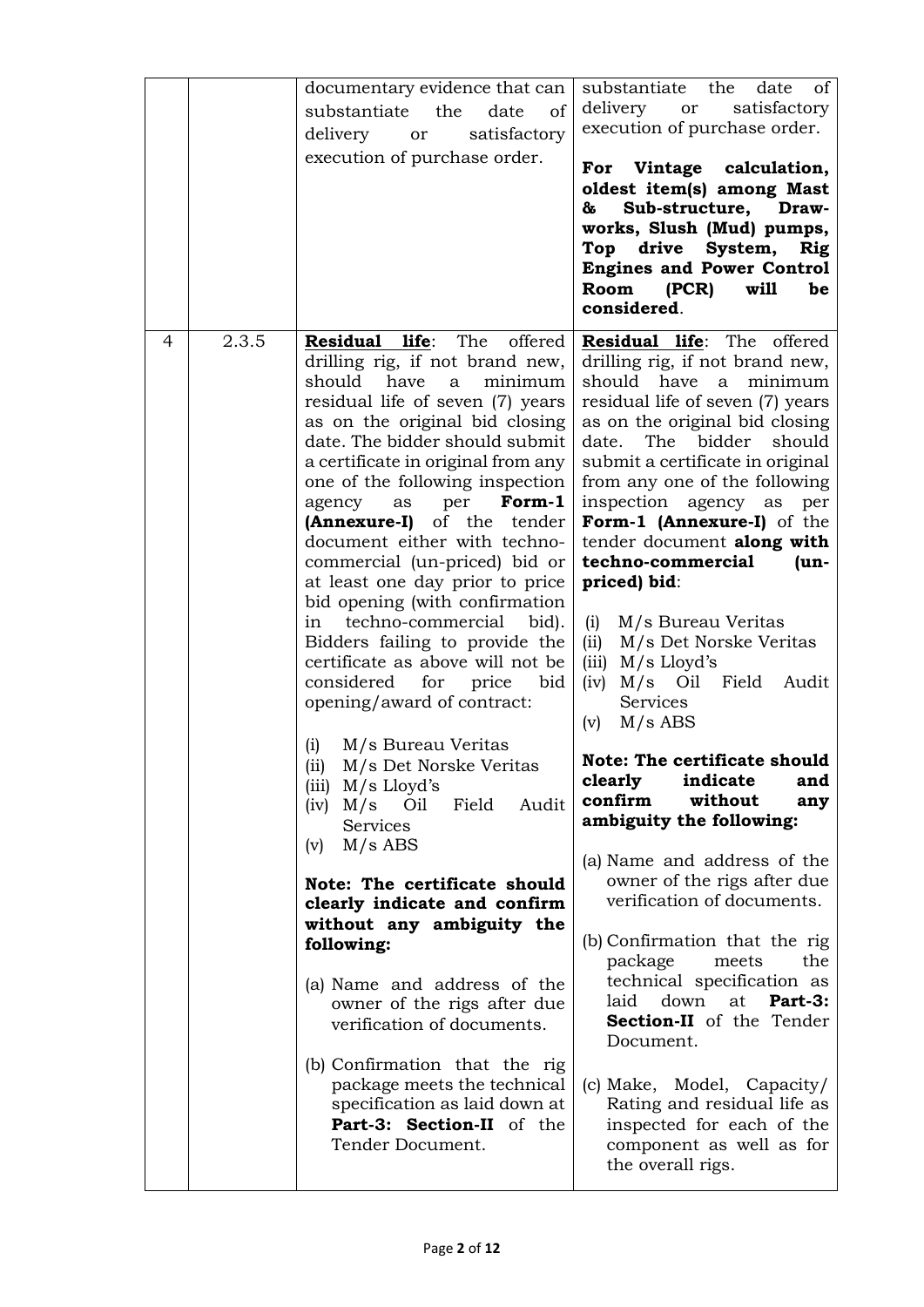|   |                        | Model, Capacity/<br>(c) Make,<br>Rating, month & year of<br>manufacture and residual<br>life as inspected for each of<br>the component as well as for<br>the overall rigs.                                                                                                                                                                                                                                                                                                                                                                                                                                                                  |                                                                                                                                                                                                                                                                                                                                                                                                                                                  |
|---|------------------------|---------------------------------------------------------------------------------------------------------------------------------------------------------------------------------------------------------------------------------------------------------------------------------------------------------------------------------------------------------------------------------------------------------------------------------------------------------------------------------------------------------------------------------------------------------------------------------------------------------------------------------------------|--------------------------------------------------------------------------------------------------------------------------------------------------------------------------------------------------------------------------------------------------------------------------------------------------------------------------------------------------------------------------------------------------------------------------------------------------|
| 5 | 2.3.5.1                | In case of proposed purchase of<br>brand new rigs, the bidder<br>should submit a certificate in<br>original from the manufacturer<br>certifying the current status of<br>the purchase order and the<br>committed date of readiness of<br>the complete rig package for<br>shipment after due inspection.<br>This<br>certificate<br>must<br>be<br>submitted along with<br>the<br>techno-commercial (Un-priced)<br>bid or at least one day prior to<br>bid<br>opening<br>price<br>(with<br>confirmation<br>in<br>techno-<br>commercial bid). Bidders failing<br>to provide the certificate will<br>not be considered for price bid<br>opening. | In case of proposed purchase<br>of brand new rigs, the bidder<br>should submit a certificate in<br>original<br>the<br>from<br>manufacturer certifying the<br>the<br>current<br>status<br>of<br>purchase order<br>the<br>and<br>committed date of readiness<br>of the complete rig package<br>after<br>shipment<br>for<br>due<br>inspection. This certificate<br>must be submitted along<br>techno-<br>with<br>the<br>commercial (Un-priced) bid. |
| 6 | 2.9(a)                 | <b>New Note</b><br>(under Broad Classification for<br><b>Bid Quality Evaluation</b> )                                                                                                                                                                                                                                                                                                                                                                                                                                                                                                                                                       | Bidder's Experience includes,<br>as the case may be w.r.t.<br>clauses 2.2.1, 2.2.2 & 2.2.4<br>above.                                                                                                                                                                                                                                                                                                                                             |
| 7 | $2.9$ (b)<br>Sl. No. 1 | Experience of providing drilling Experience of providing<br>services with Rig of minimum<br>2000 HP capacity on charter<br>hire basis during last seven (7)<br>years preceding the original bid<br>closing date.                                                                                                                                                                                                                                                                                                                                                                                                                            | drilling services with Rig of<br>minimum 1400 HP capacity<br>on charter hire basis during<br>last seven (7) years preceding<br>the original bid closing date.                                                                                                                                                                                                                                                                                    |
| 8 | $2.9$ (b)<br>Sl. No. 2 | Number of wells drilled with Rig<br>of minimum 2000 HP capacity<br>during last seven (7) years<br>preceding the original bid<br>closing date.                                                                                                                                                                                                                                                                                                                                                                                                                                                                                               | Number of wells drilled with<br>Rig of minimum 1400 HP<br>capacity during last seven (7)<br>years preceding the original<br>bid closing date.                                                                                                                                                                                                                                                                                                    |
| 9 | $2.9$ (b)<br>Sl. No. 3 | of<br>high<br>depth<br>Number<br>(>4000m) wells drilled with Rig<br>of minimum 2000 HP capacity<br>during last seven (7) years<br>preceding the original bid<br>closing date.                                                                                                                                                                                                                                                                                                                                                                                                                                                               | of high<br>Number<br>depth<br>(>4000m) wells drilled with<br>Rig of minimum 1400 HP<br>capacity during last seven (7)<br>years preceding the original<br>bid closing date.                                                                                                                                                                                                                                                                       |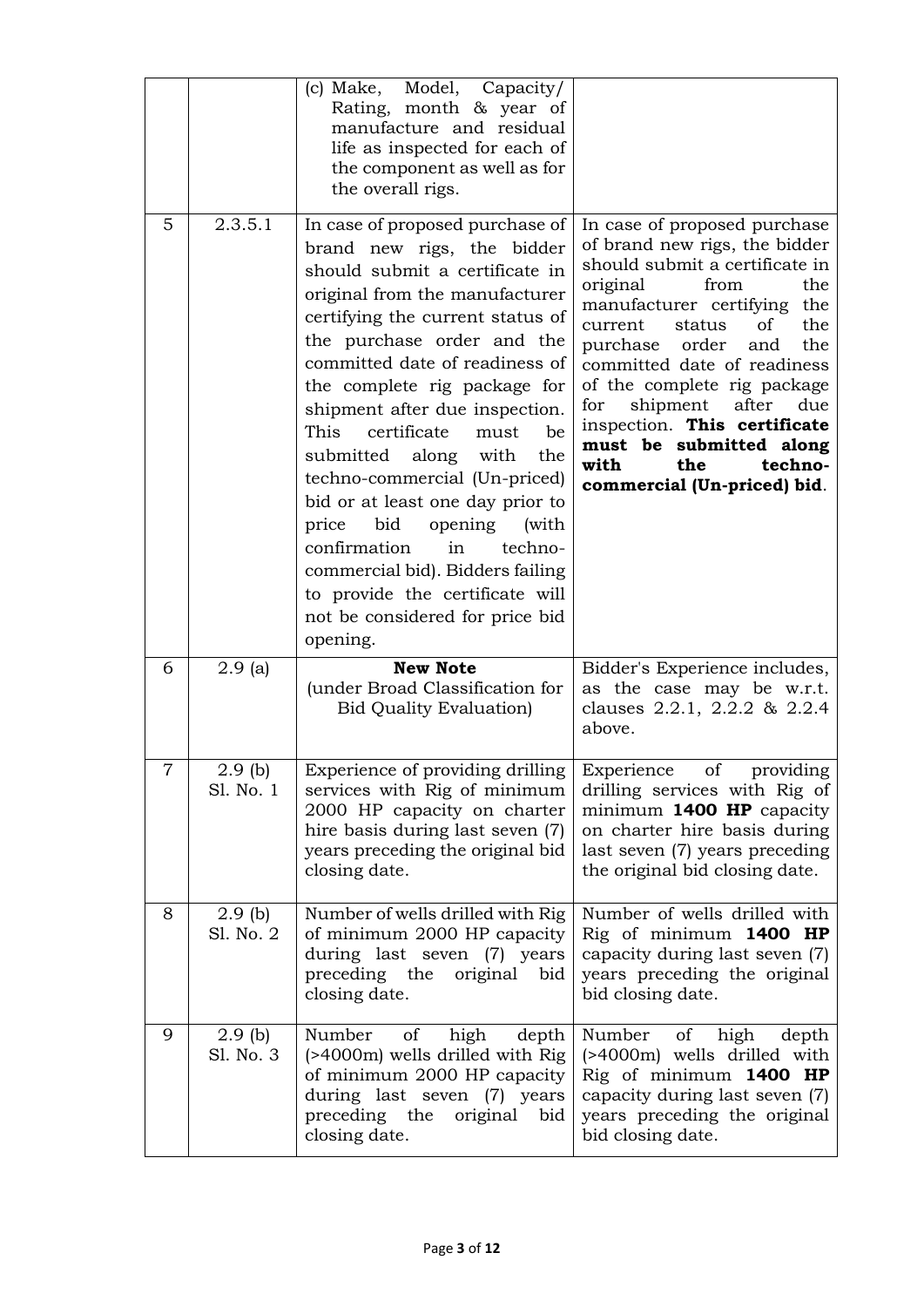- 2. Annexure-I (Form-1) of the original tender document stands replaced with the **Revised Annexure-I** enclosed herewith.
- 3. Checklist-2 of the original tender document stands replaced with the **Revised Checklist-2** enclosed herewith.

All other Terms and Conditions of the Tender/Bid Document (Considering all previous Amendments/Addendums, if any) will remain unchanged.

> **Sd/- (B. Brahma) Sr. Manager – Contracts (G) For General Manager – Contracts**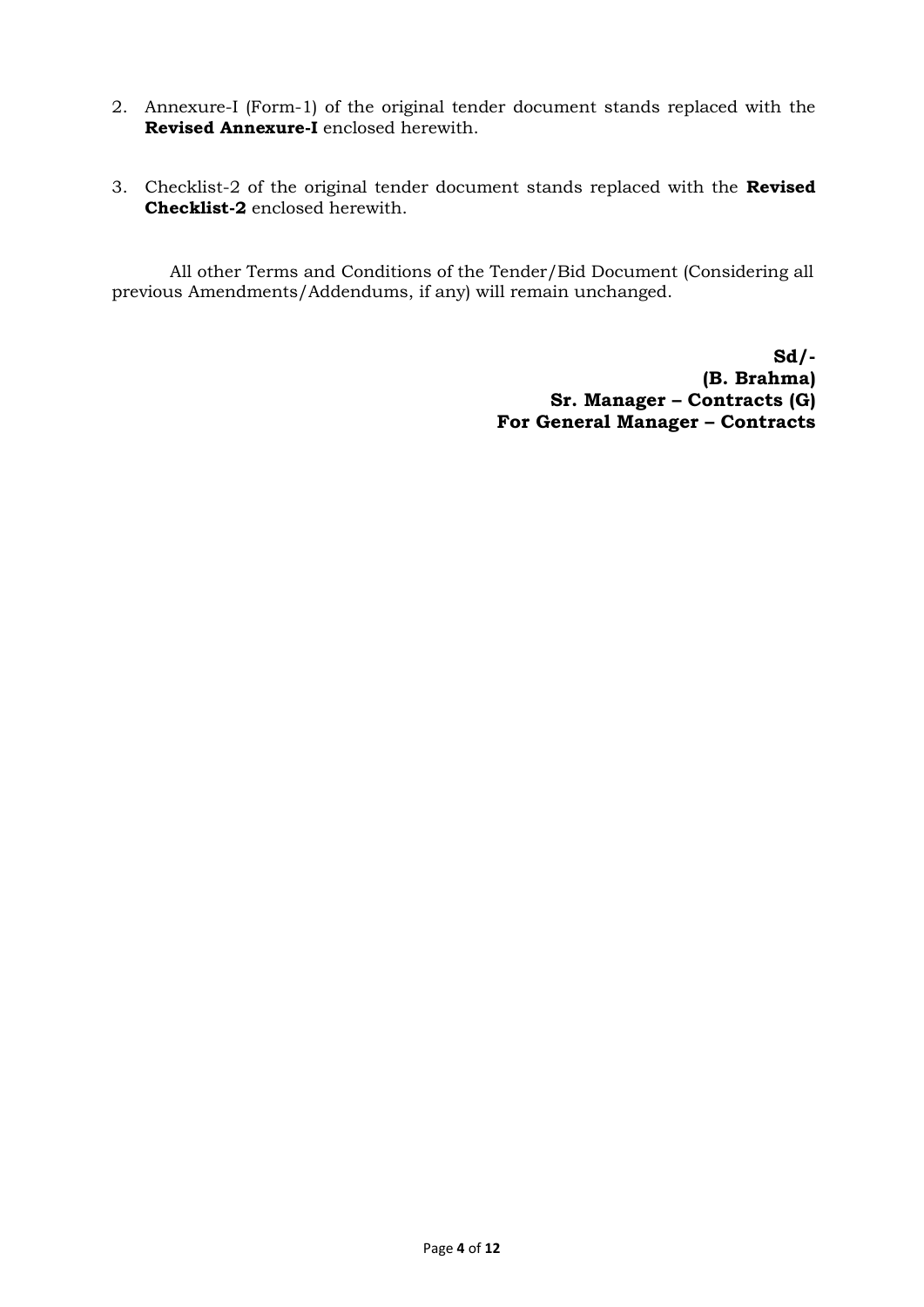#### **REVISED ANNEXURE-I**

# **Form–1**

**Date: \_\_\_\_\_\_\_\_**

# **DRILLING RIG INSPECTION CERTIFICATE (SEPARATE CERTIFICATE TO BE ISSUED FOR EACH RIG) (TO BE ISSUED BY BV / DNV / ABS / LLOYDS / OILFIELD AUDIT SERVICES) FOR OLD RIGS**

The following rig and equipment were inspected physically on \_\_\_\_\_\_\_ (date) and certified as under:

| S1.<br>No. | Description                                                                                                                                                                   | <b>Details</b>                                                      |                                     |                                                          |                                                                                          |                                    |                                    |
|------------|-------------------------------------------------------------------------------------------------------------------------------------------------------------------------------|---------------------------------------------------------------------|-------------------------------------|----------------------------------------------------------|------------------------------------------------------------------------------------------|------------------------------------|------------------------------------|
| 1.0        | Identification No. of<br>rig                                                                                                                                                  |                                                                     |                                     |                                                          |                                                                                          |                                    |                                    |
| 2.0        | Current location of<br>(Detailed<br>the<br>rig<br>address telephone &<br>Fax No.)                                                                                             |                                                                     |                                     |                                                          |                                                                                          |                                    |                                    |
| 3.0        | Present owner of the<br>rig (Detailed address,<br>telephone & Fax No.)                                                                                                        |                                                                     |                                     |                                                          |                                                                                          |                                    |                                    |
| 4.0        | Details<br>$\sigma$<br>rig<br>$\sqrt{2}$<br>equipment inspected                                                                                                               | Details<br>of rig $/$<br>equipm<br>ent<br>offered<br>with ID<br>No. | Purchas<br>e Order<br>No. &<br>date | Model<br>/HP/<br>Capac<br>ity/Pr<br>essur<br>e<br>Rating | Present<br>Conditi<br>on<br>(Wheth<br>er<br>meets<br>the<br>tender<br>specific<br>ation) | Residu<br>al life<br>(in<br>years) | Remarks of<br>Certifying<br>Agency |
| 4.1<br>(a) | Mast<br>Make:<br>Model:<br>Capacity in MT:<br>Height from ground<br>level(in Ft):                                                                                             |                                                                     |                                     |                                                          |                                                                                          |                                    |                                    |
| 4.1<br>(b) | (b) Sub Structure:<br>Capacity in MT:<br>Height from ground<br>level (in Ft):<br>Clear height under<br>rotary<br>beams<br>(i.e.<br>clearance<br>below<br>rotary table) in ft: |                                                                     |                                     |                                                          |                                                                                          |                                    |                                    |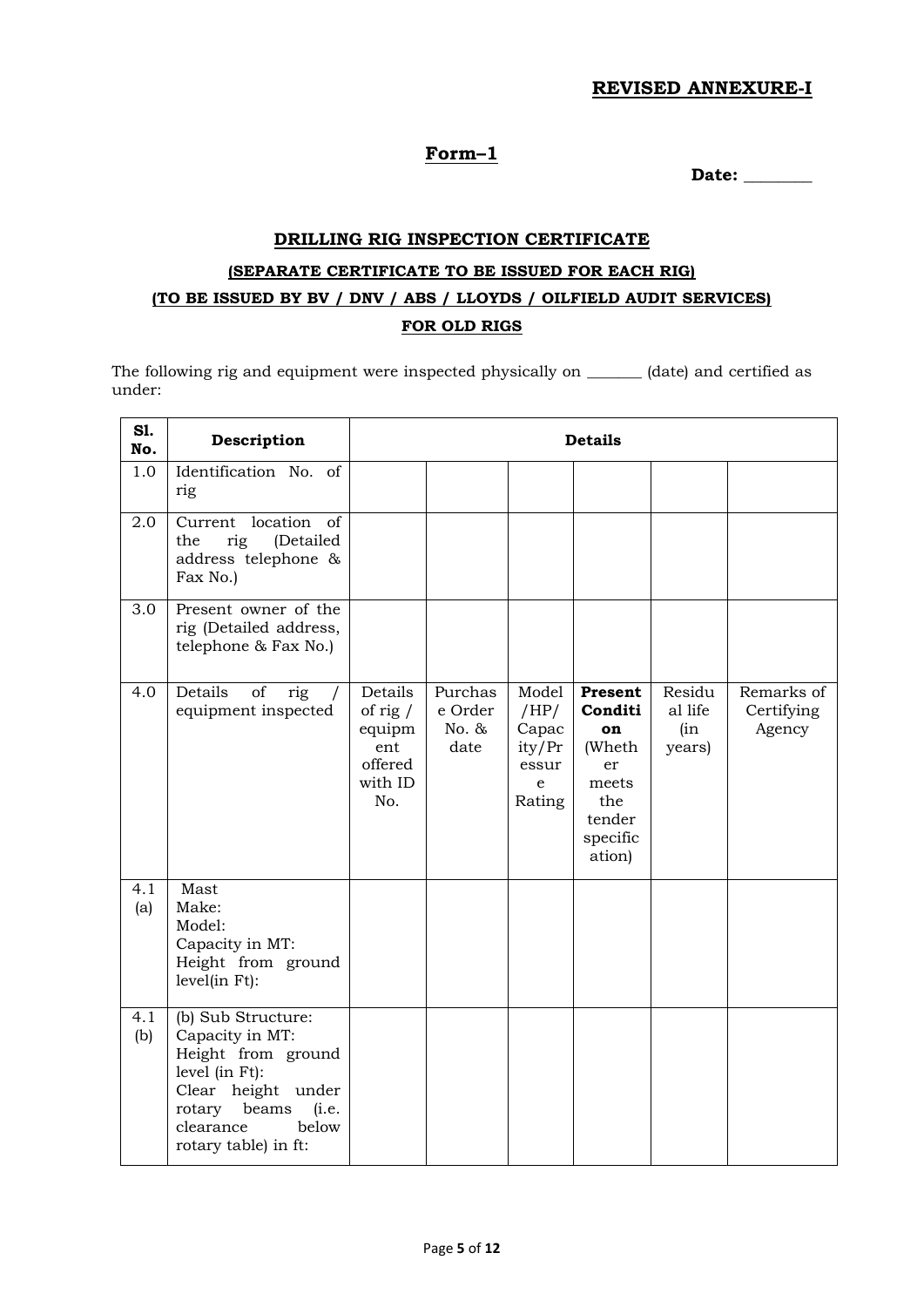| 4.2<br>(a) | Rig engine:<br>Nos. of engine:<br>Make:<br>Model:<br>H.P.:                                                         |  |  |  |
|------------|--------------------------------------------------------------------------------------------------------------------|--|--|--|
| 4.2<br>(b) | Generators:<br>No. of Generators:<br>Make:<br>Model:<br>H.P                                                        |  |  |  |
| 4.2<br>(c) | Rig<br>Compressors(Cold<br>Start):<br>Make:<br>Model:<br>$H.P.$ :                                                  |  |  |  |
| 4.2<br>(d) | <b>Rig Compressors</b><br>(Reciprocating/Screw<br>Type):<br>Make:<br>Model:<br>$H.P.$ :                            |  |  |  |
| 4.3<br>(a) | Draw works:<br>Type:<br>Make:<br>Model:<br>H.P.                                                                    |  |  |  |
| 4.3<br>(b) | Eddy Brake/Disc<br>Brake/Auxiliary<br>Brake:                                                                       |  |  |  |
| 4.4        | Rotary Table:<br>Make:<br>Model:<br>Static and rotating<br>capacity (in MT):<br>Rotary Table opening<br>(in Inch): |  |  |  |
| 4.5        | Traveling Block:<br>Make:<br>Model:<br>Capacity in MT:                                                             |  |  |  |
| 4.6        | Crown Block:<br>Make:<br>Model:<br>Capacity in MT:                                                                 |  |  |  |
| 4.7<br>(a) | Swivel:<br>Make:<br>Model:<br>Capacity in MT:<br>Pressure rating<br>(Kg/sq. cm):                                   |  |  |  |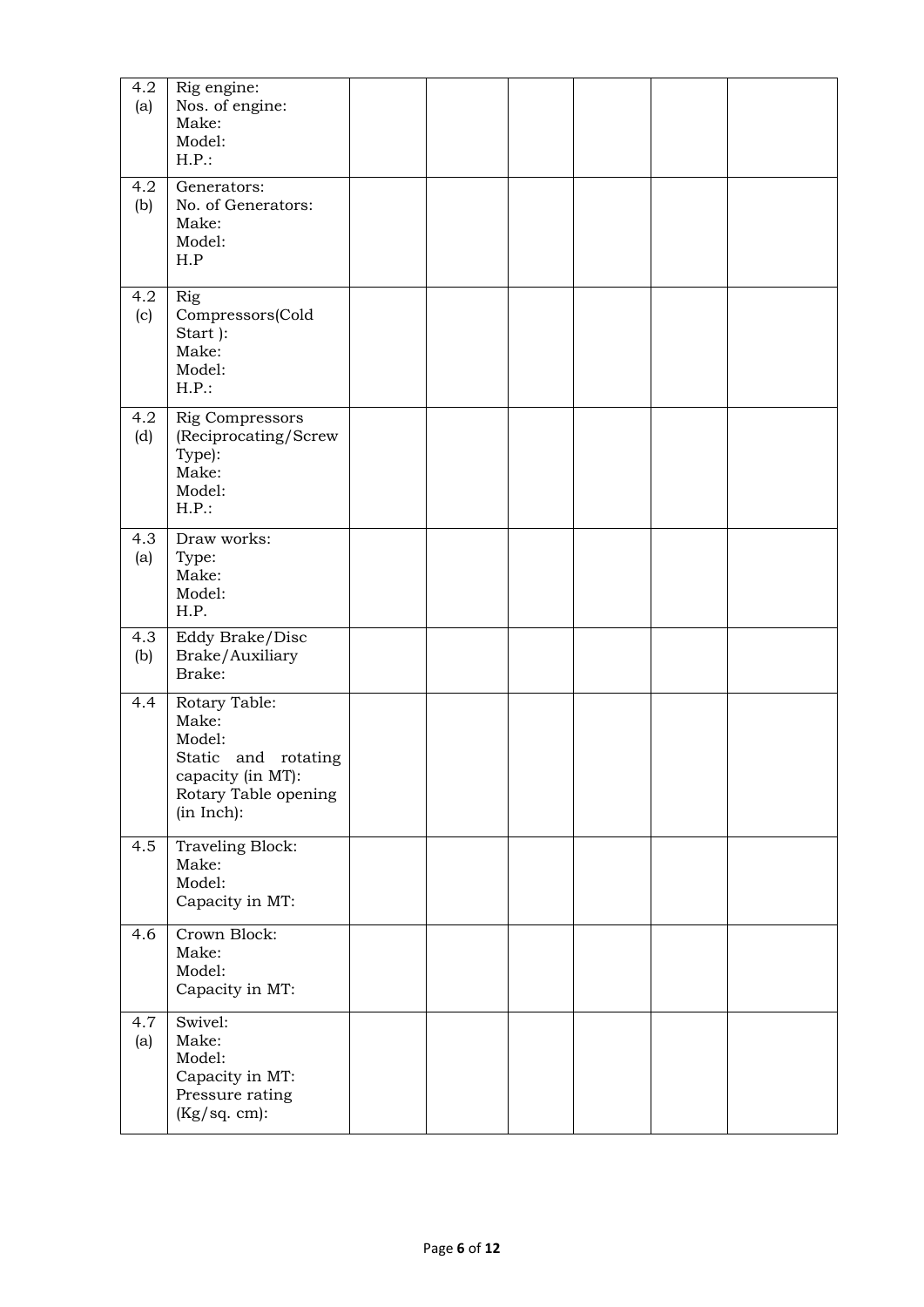| 4.8 | RAM BOPs:                                       |  |  |  |
|-----|-------------------------------------------------|--|--|--|
| (a) | Make:                                           |  |  |  |
|     | Model:                                          |  |  |  |
|     | Size:                                           |  |  |  |
|     | Pressure rating:                                |  |  |  |
|     | Type: Single / Double                           |  |  |  |
|     | Ram<br>Manual                                   |  |  |  |
|     | locking<br>$\ddots$<br>(Y/N)                    |  |  |  |
|     | <b>Operating Pressure:</b>                      |  |  |  |
|     |                                                 |  |  |  |
| 4.8 | <b>ANNULAR BOPs:</b>                            |  |  |  |
| (b) | Make:                                           |  |  |  |
|     | Model:                                          |  |  |  |
|     | Size:                                           |  |  |  |
|     | Pressure rating:                                |  |  |  |
|     | <b>Operating Pressure:</b>                      |  |  |  |
| 4.8 | <b>BOP</b> Control unit:                        |  |  |  |
| (c) | Make:                                           |  |  |  |
|     | Model:                                          |  |  |  |
|     | Accumulator                                     |  |  |  |
|     | Capacity:                                       |  |  |  |
|     | Pressure rating:<br>No.<br>of                   |  |  |  |
|     | remote<br>controls:                             |  |  |  |
|     |                                                 |  |  |  |
| 4.8 | Choke & Kill Manifold                           |  |  |  |
| (d) |                                                 |  |  |  |
| 4.8 | Remote BOP Panel                                |  |  |  |
| (e) |                                                 |  |  |  |
|     |                                                 |  |  |  |
| 4.8 | Remote Choke Panel                              |  |  |  |
| (f) |                                                 |  |  |  |
| 5.1 | Mud Pumps:                                      |  |  |  |
| (a) | Make:                                           |  |  |  |
|     | Model:                                          |  |  |  |
|     | No. of Pumps:                                   |  |  |  |
|     | Max Pressure rating:<br>Discharge<br>rate<br>at |  |  |  |
|     | specified pressure.                             |  |  |  |
|     |                                                 |  |  |  |
| 5.1 | Super Charge pump                               |  |  |  |
| (b) |                                                 |  |  |  |
| 5.1 | Linear Motion Shale                             |  |  |  |
| (c) | Shaker                                          |  |  |  |
| 5.1 | Desander                                        |  |  |  |
| (d) |                                                 |  |  |  |
| 5.1 | Desilter                                        |  |  |  |
| (e) |                                                 |  |  |  |
| 5.1 | Degasser                                        |  |  |  |
| (f) |                                                 |  |  |  |
| 5.1 |                                                 |  |  |  |
| (g) | Centrifuge                                      |  |  |  |
|     |                                                 |  |  |  |
| 5.1 | Liner Motion Mud                                |  |  |  |
| (h) | Cleaner                                         |  |  |  |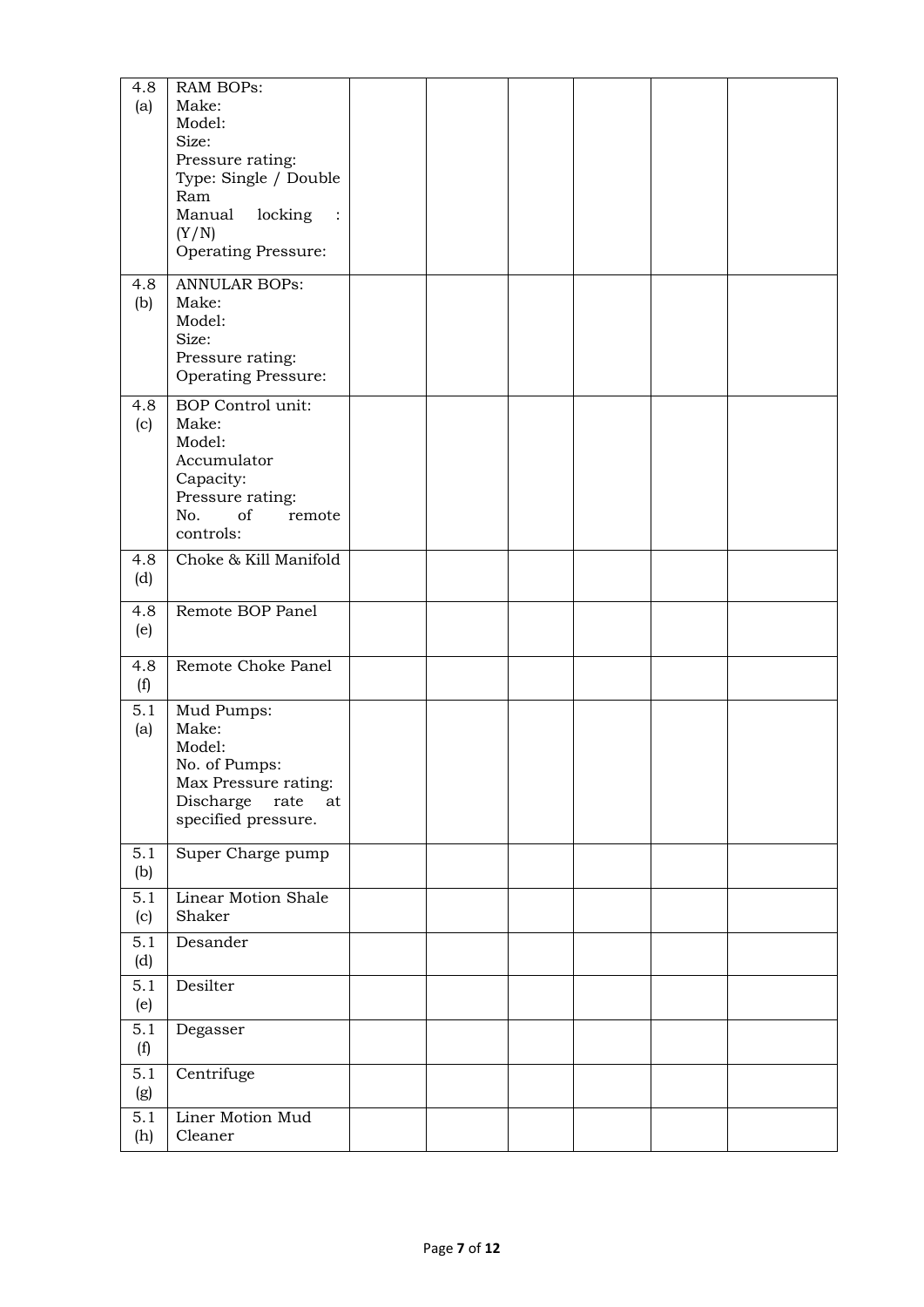| 5.1<br>(i)          | Stand Pipe Manifold                                                                                                                                                                                                                                                                                                                                                                          |  |  |  |
|---------------------|----------------------------------------------------------------------------------------------------------------------------------------------------------------------------------------------------------------------------------------------------------------------------------------------------------------------------------------------------------------------------------------------|--|--|--|
| 5.1<br>(i)          | Rotary Hose                                                                                                                                                                                                                                                                                                                                                                                  |  |  |  |
| 4.1<br>$\mathbf{1}$ | TOP DRIVE Unit:<br>Make:<br>Model:<br>Capacity in MT:<br>Pressure Rating:                                                                                                                                                                                                                                                                                                                    |  |  |  |
| 5.0                 | Electrical Items viz.<br>alternators, drilling &<br>auxiliary<br>motors,<br>Control PCRs (SCR /<br>VFD house), MCC,<br>cable system, etc.                                                                                                                                                                                                                                                    |  |  |  |
| 6.0                 | Drilling<br>Instrumentation;<br>a) Weight Indicator<br>Make:<br>Model/Type:<br>Range:<br>b)Drillers<br>Console<br>instruments<br>List of all instruments<br>along with<br>Make,<br>Model & Range<br>c)Advanced<br>Instrumentation<br>System<br>Make:<br>Model:<br>Online<br>d)<br>Gas<br>Monitoring System<br>Make:<br>Model:<br>Rig<br>Intercom<br>$\epsilon$ )<br>System<br>Make:<br>Model |  |  |  |
| 7.0                 | <b>Overall Rig Package</b>                                                                                                                                                                                                                                                                                                                                                                   |  |  |  |

Certification:

- i) NDT of Mast & Substructure:
- ii) Refurbishment, if any, with date and details of refurbishment.

The rig after due inspection, is found in good operating / working conditions.

# **To be digitally signed by Bidder's authorized signatory**

#### **Note**:

(1) For the rig / equipment already in existence, the above certificate shall be given by third party inspection agency namely BV/DNV/ABS/ LLOYDS/ OILFIELD AUDIT SERVICES on their letter head in original. Certificate from other agencies shall not be accepted.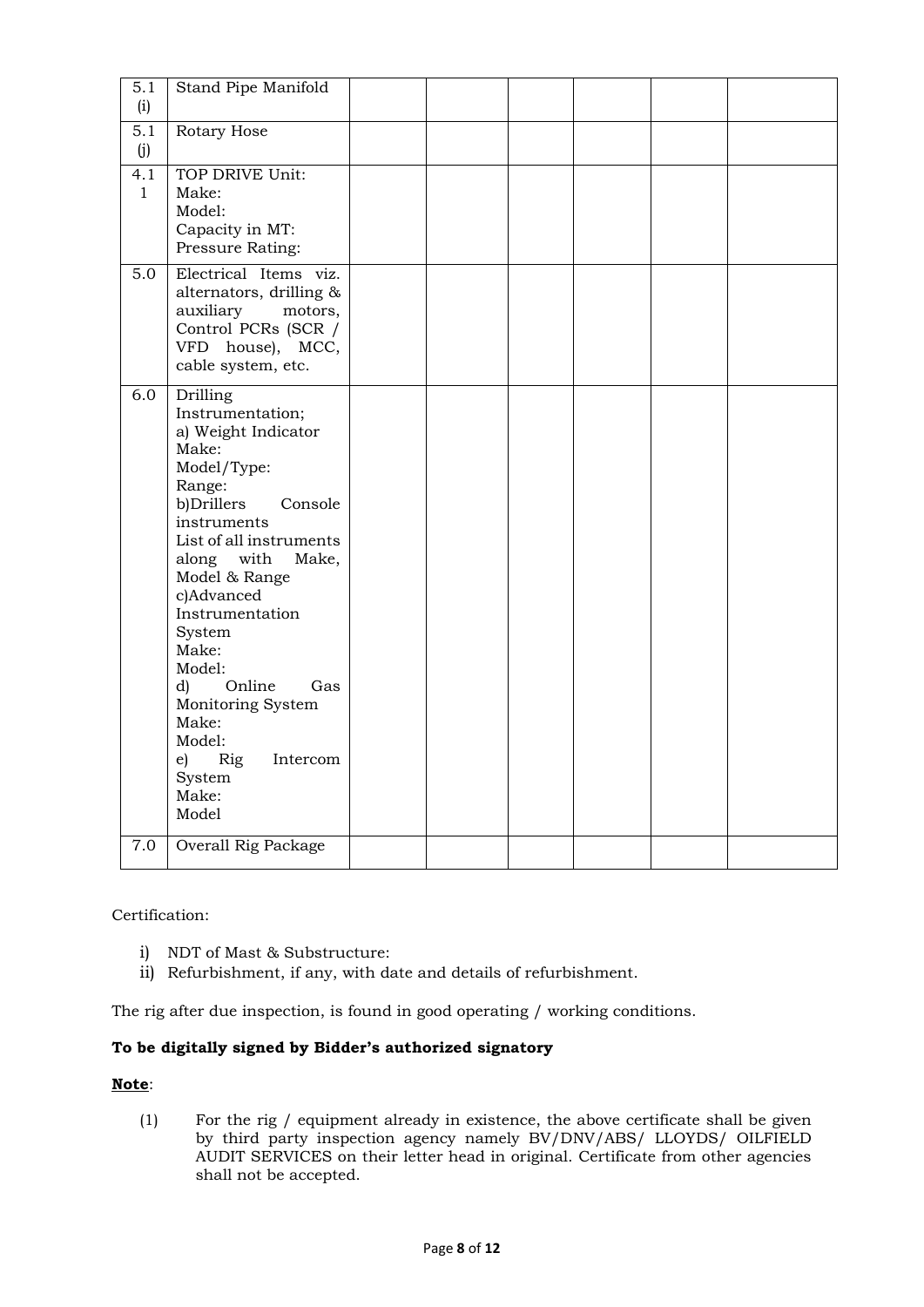(2) Third party Inspection should be carried out on or after the date of issue of this tender document by Company and original inspection documents should be submitted along with the techno-commercial bid. Bidders failing to provide the certificate as above will not be considered for price bid opening/award of contract.

\*\*\*\*\*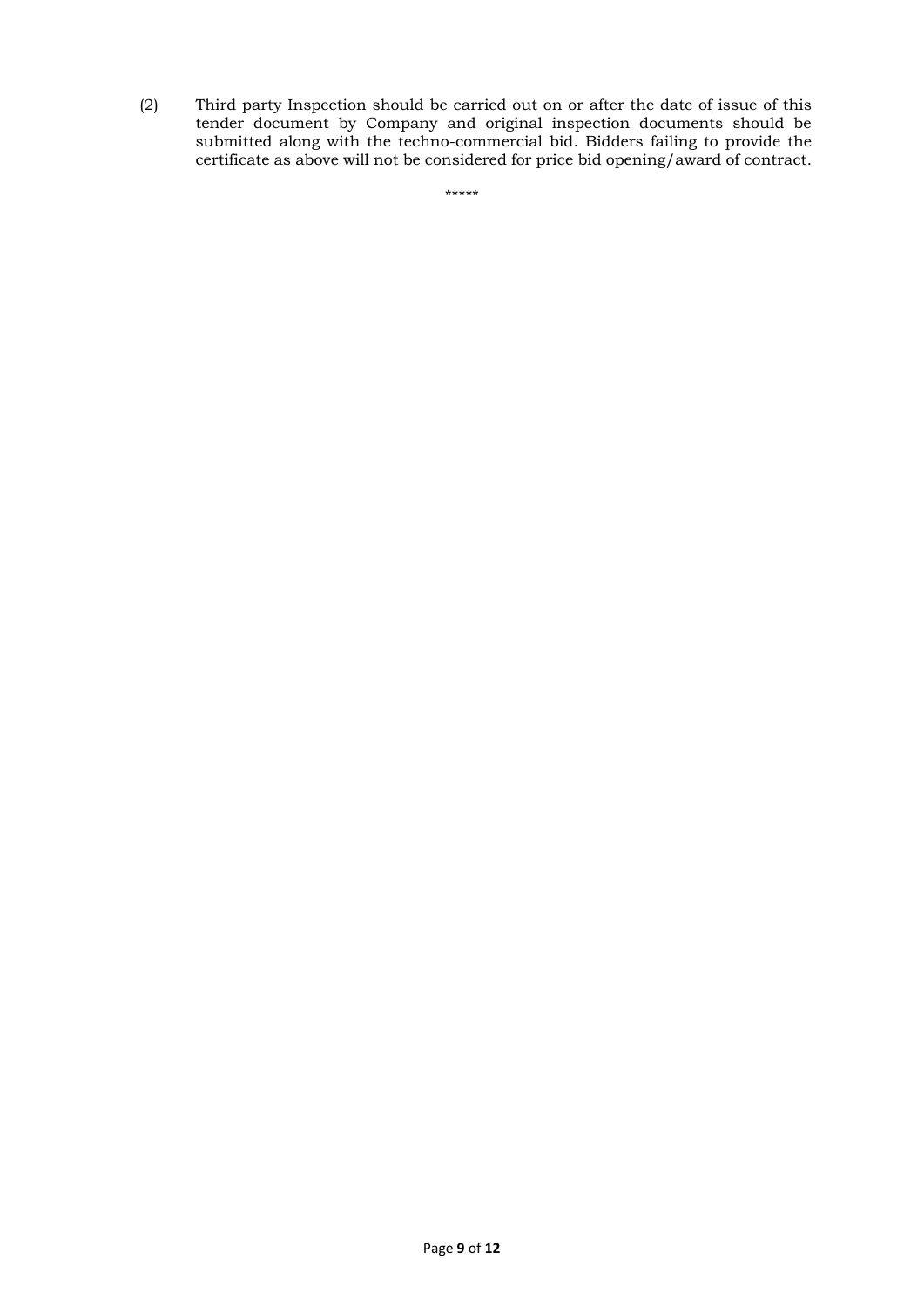# **Revised Checklist-2**

# **CHEKLIST FOR QCBS MARKING**

| S1. No.          | <b>Quality Criteria</b>                                                                                                                                                                                                                                                                 | <b>Marks</b>      |  | <b>Bidders to indicate the</b><br>following:       |                                                                                                |
|------------------|-----------------------------------------------------------------------------------------------------------------------------------------------------------------------------------------------------------------------------------------------------------------------------------------|-------------------|--|----------------------------------------------------|------------------------------------------------------------------------------------------------|
|                  |                                                                                                                                                                                                                                                                                         |                   |  | <b>Marks</b><br>claimed by<br>the<br><b>Bidder</b> | Details of<br>submitted<br><b>Documents</b><br>(e.g.<br>Document<br>Ref. No., Pg.<br>No. etc.) |
| 1                | Experience of providing drilling services with Rig<br>of minimum 1400 HP capacity on charter hire<br>basis during last seven (7) years preceding the<br>original bid closing date.                                                                                                      | 10 (Max)          |  |                                                    |                                                                                                |
| (a)              | Experience in years $\geq 5$                                                                                                                                                                                                                                                            | 10                |  |                                                    |                                                                                                |
| (b)              | Experience in years $\geq 3$ but < 5                                                                                                                                                                                                                                                    | 8                 |  |                                                    |                                                                                                |
| (c)              | Experience in years $\geq 1$ but < 3                                                                                                                                                                                                                                                    | 5                 |  |                                                    |                                                                                                |
| $\boldsymbol{2}$ | Number of wells drilled with Rig of minimum 1400<br>HP capacity during last seven (7) years preceding<br>the original bid closing date.                                                                                                                                                 | 10 (Max)          |  |                                                    |                                                                                                |
| (a)              | Number of wells drilled $\geq 15$ wells                                                                                                                                                                                                                                                 | 10                |  |                                                    |                                                                                                |
| (b)              | Number of wells drilled $\geq 10$ wells < 15                                                                                                                                                                                                                                            | 8                 |  |                                                    |                                                                                                |
| (c)              | Number of wells drilled $\geq 5$ wells < 10                                                                                                                                                                                                                                             | 5                 |  |                                                    |                                                                                                |
| 3                | Number of high depth (>4000m) wells drilled with<br>Rig of minimum 1400 HP capacity during last<br>seven (7) years preceding the original bid closing<br>date.                                                                                                                          | 10 (Max)          |  |                                                    |                                                                                                |
| (a)              | depth $(>4000m) \ge 5$ wells                                                                                                                                                                                                                                                            | 10                |  |                                                    |                                                                                                |
| (b)              | depth $($ >4000m) $\geq$ 3 wells < 5 wells                                                                                                                                                                                                                                              | 8                 |  |                                                    |                                                                                                |
| (c)              | depth $($ >4000m $) \ge 1$ wells < 3 wells                                                                                                                                                                                                                                              | 5                 |  |                                                    |                                                                                                |
| 4                | Submission of Bio-data of Rig Manager(s) / Rig<br>Superintendent(s) (total 2 Nos.) as per the format<br>(Annexure-III) with all required documents<br>meeting the requisite qualification & experience<br>as indicated under Clause 8.1.1.1 of SoW                                      |                   |  |                                                    |                                                                                                |
| 4 (i)            | Education Qualification of Rig Manager-1 / Rig<br>Superintendent-1                                                                                                                                                                                                                      | $2 \text{ (Max)}$ |  |                                                    |                                                                                                |
| (a)              | <b>Engineering Graduate</b>                                                                                                                                                                                                                                                             | $\overline{2}$    |  |                                                    |                                                                                                |
| (b)              | B.Sc. or Diploma in Engineering                                                                                                                                                                                                                                                         | $\mathbf{1}$      |  |                                                    |                                                                                                |
| 4 (ii)           | <b>Experience</b><br>of<br>Rig<br>Manager-1<br>Rig<br>Superintendent-1                                                                                                                                                                                                                  | $3$ (Max)         |  |                                                    |                                                                                                |
| (a)              | Oil Field Experience on Drilling Rig More than 15<br>years<br>And<br>a) Should have worked at least 02 years as Rig<br>Manager.<br>b) Should be conversant with working in diesel<br>electrical rigs/supplied rig. Should have basic<br>knowledge of repair and maintenance of Drilling | 3                 |  |                                                    |                                                                                                |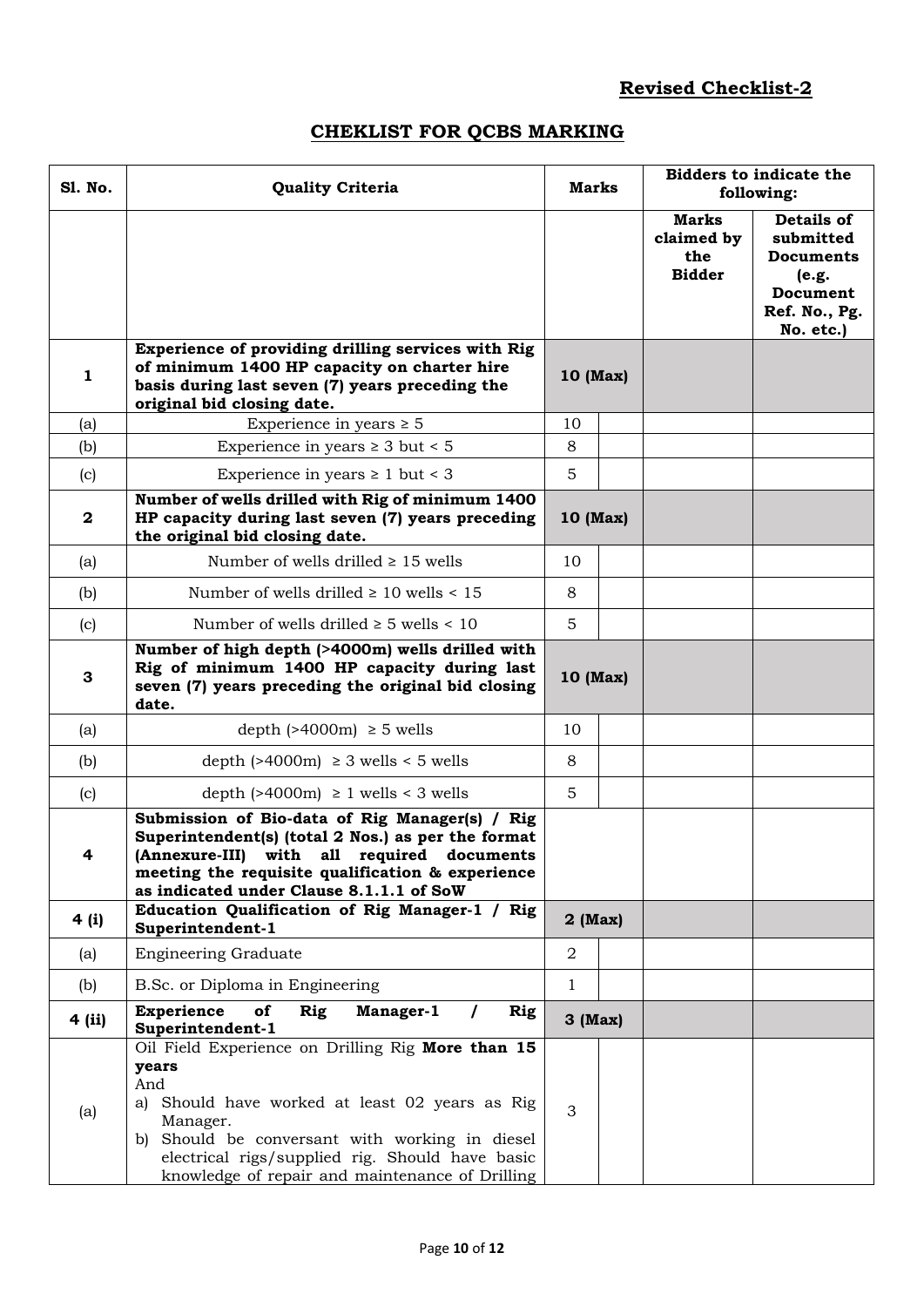| <b>S1. No.</b>       | <b>Quality Criteria</b>                                                                                                                                                                                                                                                                                                                                                                                                                                                                                                                                                                                                                                                                                                 | Marks                     |  | <b>Bidders to indicate the</b><br>following:       |                                                                                                |
|----------------------|-------------------------------------------------------------------------------------------------------------------------------------------------------------------------------------------------------------------------------------------------------------------------------------------------------------------------------------------------------------------------------------------------------------------------------------------------------------------------------------------------------------------------------------------------------------------------------------------------------------------------------------------------------------------------------------------------------------------------|---------------------------|--|----------------------------------------------------|------------------------------------------------------------------------------------------------|
|                      |                                                                                                                                                                                                                                                                                                                                                                                                                                                                                                                                                                                                                                                                                                                         |                           |  | <b>Marks</b><br>claimed by<br>the<br><b>Bidder</b> | Details of<br>submitted<br><b>Documents</b><br>(e.g.<br>Document<br>Ref. No., Pg.<br>No. etc.) |
|                      | Drive/Draw<br>like<br>Rig<br>equipment<br>Top<br>works/Pumps etc. and trouble shooting.<br>Should be conversant with mud chemicals &<br>C)<br>maintenance of mud property.<br>Should have completed at least 3 (three) wells of<br>d)<br>minimum 4000m depth as Rig Manager or Tool<br>Pusher or in combination.<br>Should be conversant of giving instruction during<br>e)<br>downhole well problem.<br>Oil Field Experience on Drilling Rig Between 10 to 15                                                                                                                                                                                                                                                          |                           |  |                                                    |                                                                                                |
| (b)                  | years<br>And<br>Should have worked at least 02 years as Rig<br>a)<br>Manager.<br>b) Should be conversant with working in diesel<br>electrical rigs/supplied rig. Should have basic<br>knowledge of repair and maintenance of Drilling<br>Rig<br>like<br>equipment<br>Top<br>Drive/Draw<br>works/Pumps etc. and trouble shooting.<br>Should be conversant with mud chemicals &<br>C)<br>maintenance of mud property.<br>d) Should have completed at least 3 (three) wells of<br>minimum 4000m depth as Rig Manager or Tool<br>Pusher or in combination.<br>Should be conversant of giving instruction during<br>e)<br>downhole well problem.                                                                             | 2                         |  |                                                    |                                                                                                |
| 5(i)                 | Education Qualification of Rig Manager-2 / Rig<br>Superintendent-2                                                                                                                                                                                                                                                                                                                                                                                                                                                                                                                                                                                                                                                      | $2$ (Max)                 |  |                                                    |                                                                                                |
| (a)                  | <b>Engineering Graduate</b>                                                                                                                                                                                                                                                                                                                                                                                                                                                                                                                                                                                                                                                                                             | 2                         |  |                                                    |                                                                                                |
| (b)<br><b>5</b> (ii) | B.Sc. or Diploma in Engineering<br><b>Experience</b><br>of<br>Rig<br>Rig<br>Manager-2<br>$\prime$                                                                                                                                                                                                                                                                                                                                                                                                                                                                                                                                                                                                                       | $\mathbf{1}$<br>$3$ (Max) |  |                                                    |                                                                                                |
| (a)                  | Superintendent-2<br>Oil Field Experience on Drilling Rig More than 15<br>years<br>And<br>Should have worked at least 02 years as Rig<br>a)<br>Manager.<br>Should be conversant with working in diesel<br>b)<br>electrical rigs/supplied rig. Should have basic<br>knowledge of repair and maintenance of Drilling<br>Rig<br>equipment<br>like<br>Top<br>Drive/Draw<br>works/Pumps etc. and trouble shooting.<br>Should be conversant with mud chemicals &<br>C)<br>maintenance of mud property.<br>d) Should have completed at least 3 (three) wells of<br>minimum 4000m depth as Rig Manager or Tool<br>Pusher or in combination.<br>Should be conversant of giving instruction during<br>e)<br>downhole well problem. | 3                         |  |                                                    |                                                                                                |